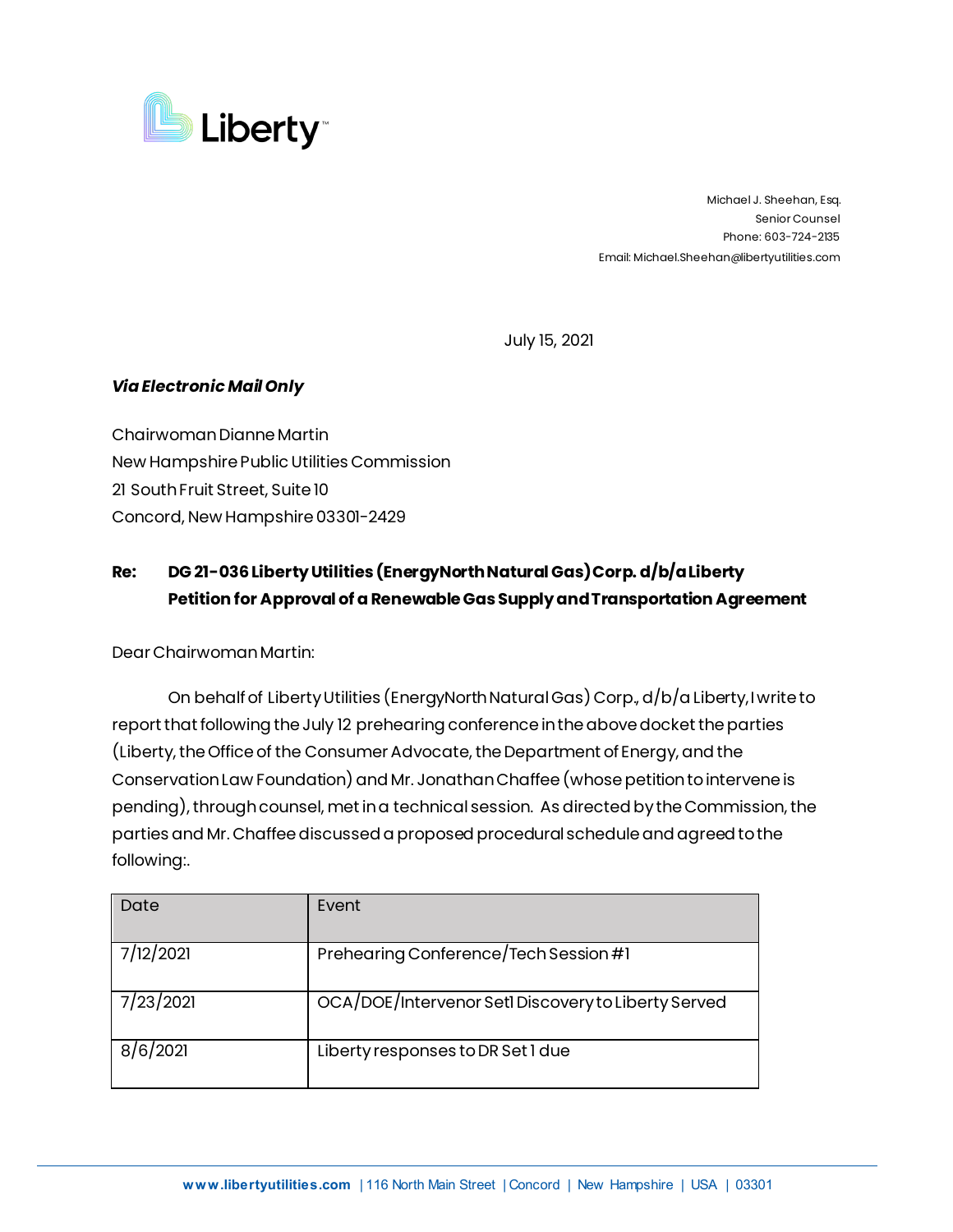## Chairwoman Dianne Martin

July 15, 2021

| 8/13/2021       | Tech Session #2 10:00 a.m.                       |
|-----------------|--------------------------------------------------|
| 8/27/2021       | Set 2 Discovery to Liberty Served                |
| 9/10/2021       | Liberty responses to Set 2 Discovery due         |
| 9/14/21         | Tech Session #3 10:00 a.m.                       |
| 9/29/21         | Set 3 Discovery Served                           |
| 10/13/21        | Liberty responses to Set 3 discovery due         |
| 11/12/21        | OCA/DOE/Intervenor Testimony filed               |
| 11/19/21        | Discovery on OCA/DOE/Intervenor Testimony Served |
| 12/07/21        | OCA/DOE/Intervenor Responses to Discovery due    |
| 12/10 / 21      | Technical Session #4 10:00 a.m.                  |
| 12/17/21        | Liberty Rebuttal Testimony due                   |
| 1/5/2021        | Technical Session #5 10:00 a.m.                  |
| 1/14/22         | Set 4 Discovery on Liberty                       |
| 1/26/22         | Liberty response to Set 4 DR responses due       |
| 2/1/22          | Tech/Settlement Session                          |
| Week of 2/15/22 | HEARING - two days requested                     |

The parties, and Mr. Chaffee, through counsel, respectfully ask the Commission to approve the above schedule.

Finally, as discussed at the July 12, 2021, prehearing conference, Liberty will supplement its response to data request OCA 1-7by August 1, 2021, and provide an appropriately redacted version of Confidential Attachment OCA 1-7.